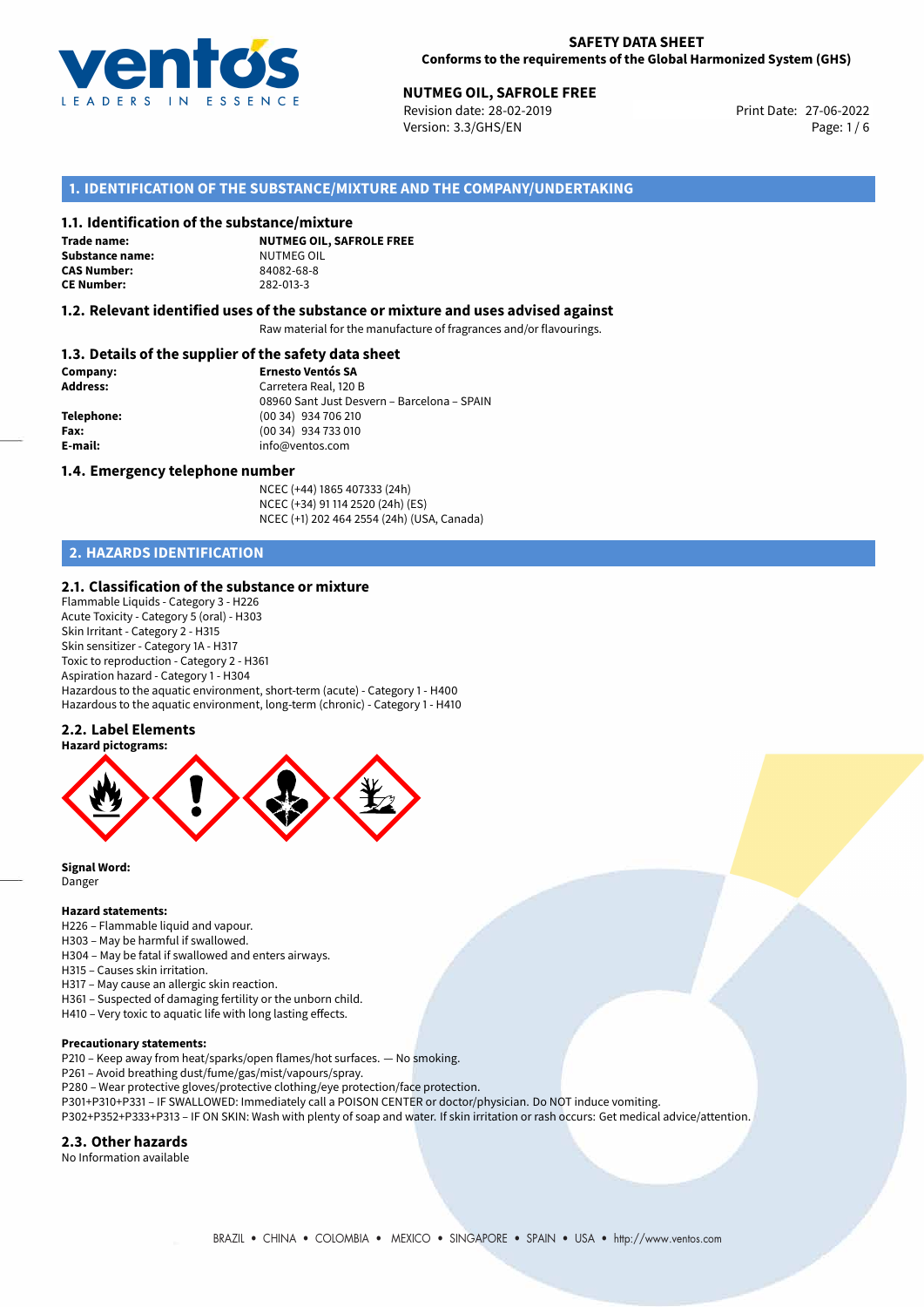

# **NUTMEG OIL, SAFROLE FREE**<br>
Revision date: 28-02-2019<br>
Print Date: 27-06-2022

Revision date: 28-02-2019 Version: 3.3/GHS/EN Page: 2 / 6

# **3. COMPOSITION/INFORMATION ON INGREDIENTS**

## **3.1. Substances**

| Chemical name: | NUTMEG OIL |
|----------------|------------|
| CAS number:    | 84082-68-8 |
| EC number:     | 282-013-3  |

### **Hazardous constituents:**

| <b>Chemical Name</b> | % (w/w)                   | <b>CAS No</b><br><b>EC No</b> | <b>Classification according to GHS</b>                                                                                                                                                                                                                                                                                                                                                                                                     |  |
|----------------------|---------------------------|-------------------------------|--------------------------------------------------------------------------------------------------------------------------------------------------------------------------------------------------------------------------------------------------------------------------------------------------------------------------------------------------------------------------------------------------------------------------------------------|--|
| SABINENE             | $\geq$ 10; <25            | 3387-41-5<br>222-212-4        | Flammable Liquids - Category 3 - H226<br>Aspiration hazard - Category 1 - H304                                                                                                                                                                                                                                                                                                                                                             |  |
| ALPHA-PINENE         | $>10$ ; $<$ 25            | $80 - 56 - 8$<br>201-291-9    | Flammable Liquids - Category 3 - H226<br>Acute Toxicity - Category 4 (oral) - H302<br>Skin Irritant - Category 2 - H315<br>Skin sensitizer - Category 1B - H317<br>Aspiration hazard - Category 1 - H304<br>Hazardous to the aquatic environment, short-term (acute) - Category 1 - H400<br>Hazardous to the aquatic environment, long-term (chronic) - Category 1 - H410                                                                  |  |
| BETA-PINENE          | $>10$ ; $<$ 25            | 127-91-3<br>204-872-5         | Flammable Liquids - Category 3 - H226<br>Skin Irritant - Category 2 - H315<br>Skin sensitizer - Category 1B - H317<br>Aspiration hazard - Category 1 - H304<br>Hazardous to the aquatic environment, short-term (acute) - Category 1 - H400<br>Hazardous to the aquatic environment, long-term (chronic) - Category 1 - H410                                                                                                               |  |
| GAMMA-TERPINENE      | $\geq$ 1; $<$ 10          | 99-85-4<br>202-794-6          | Flammable Liquids - Category 3 - H226<br>Acute Toxicity - Category 5 (oral) - H303<br>Skin Irritant - Category 3 - H316<br>Toxic to reproduction - Category 2 - H361<br>Aspiration hazard - Category 1 - H304                                                                                                                                                                                                                              |  |
| <b>LIMONENE</b>      | $\geq$ 1; $<$ 10          | 138-86-3<br>205-341-0         | Flammable Liquids - Category 3 - H226<br>Skin Irritant - Category 2 - H315<br>Skin sensitizer - Category 1B - H317<br>Aspiration hazard - Category 1 - H304<br>Hazardous to the aquatic environment, short-term (acute) - Category 1 - H400<br>Hazardous to the aquatic environment, long-term (chronic) - Category 1 - H410                                                                                                               |  |
| TERPINEN-4-OL        | $\geq$ 1; <10             | 562-74-3<br>209-235-5         | Flammable Liquids - Category 4 - H227<br>Acute Toxicity - Category 4 (oral) - H302<br>Acute Toxicity - Category 5 (dermal) - H313<br>Skin Irritant - Category 2 - H315<br>Eye Irritant - Category 2A - H319<br>Hazardous to the aquatic environment, short-term (acute) - Category 3 - H402                                                                                                                                                |  |
| ALPHA-TERPINENE      | $≥1;$ < 10                | 99-86-5<br>202-795-1          | Flammable Liquids - Category 3 - H226<br>Acute Toxicity - Category 4 (oral) - H302<br>Skin Irritant - Category 3 - H316<br>Aspiration hazard - Category 1 - H304<br>Hazardous to the aquatic environment, short-term (acute) - Category 2 - H401<br>Hazardous to the aquatic environment, long-term (chronic) - Category 2 - H411                                                                                                          |  |
| <b>TERPINOLENE</b>   | $\geq$ 1; <10             | 586-62-9<br>209-578-0         | Flammable Liquids - Category 4 - H227<br>Acute Toxicity - Category 5 (oral) - H303<br>Skin Irritant - Category 3 - H316<br>Skin sensitizer - Category 1B - H317<br>Aspiration hazard - Category 1 - H304<br>Hazardous to the aquatic environment, short-term (acute) - Category 1 - H400<br>Hazardous to the aquatic environment, long-term (chronic) - Category 1 - H410                                                                  |  |
| ISOEUGENOL           | $\geq$ 1; <10<br>$\cdots$ | 97-54-1<br>202-590-7<br>      | Acute Toxicity - Category 4 (oral) - H302<br>Acute Toxicity - Category 4 (dermal) - H312<br>Acute Toxicity - Category 4 (inhalation) - H332<br>Skin Irritant - Category 2 - H315<br>Eye Irritant - Category 2A - H319<br>Skin sensitizer - Category 1A - H317<br>Specific target organ toxicity following single exposure - Category 3 (irritation) - H335<br>Hazardous to the aquatic environment, short-term (acute) - Category 2 - H401 |  |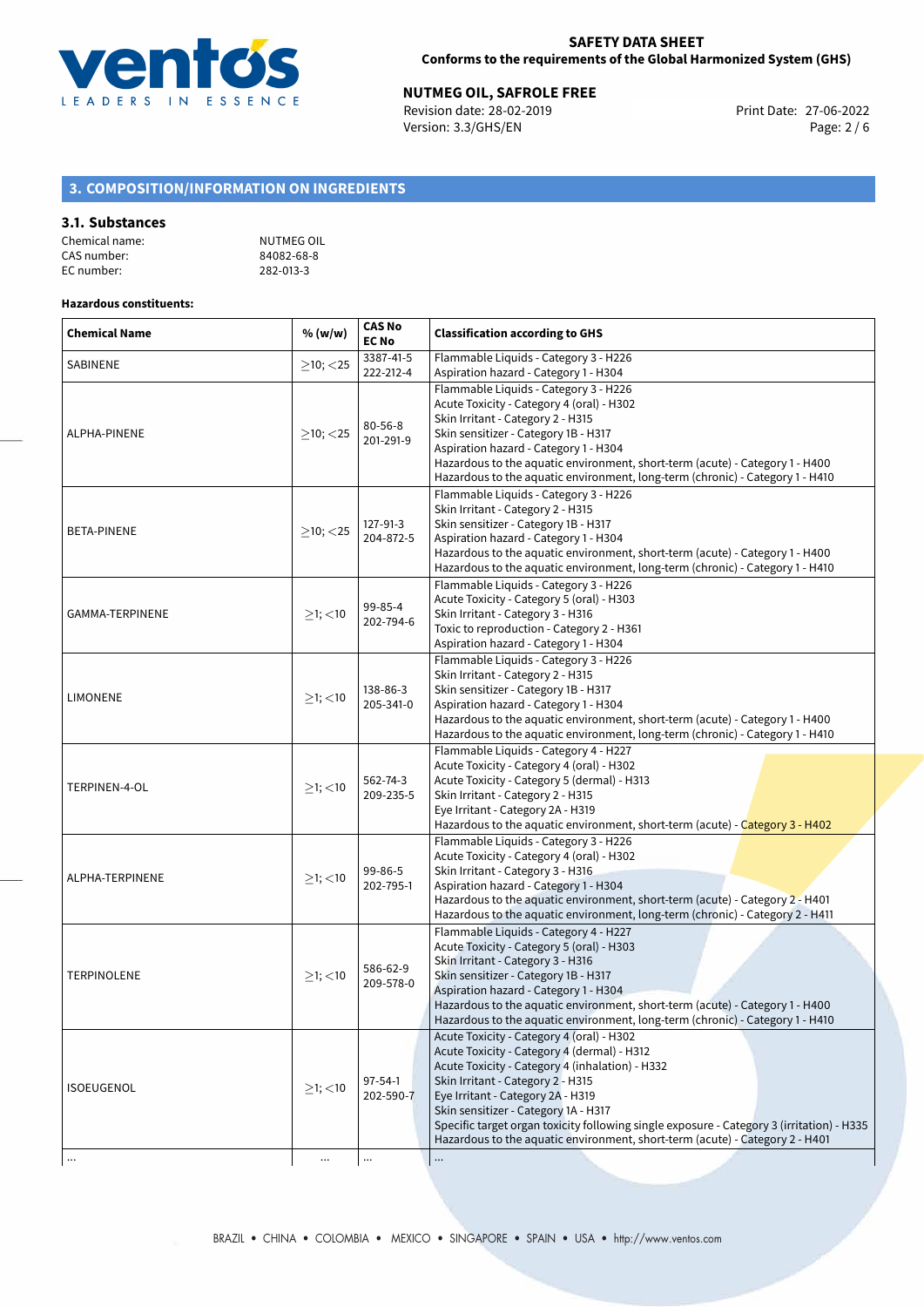

## **SAFETY DATA SHEET Conforms to the requirements of the Global Harmonized System (GHS)**

# **NUTMEG OIL, SAFROLE FREE**<br>27-06-2022 **Revision date: 28-02-2019**

Revision date: 28-02-2019 Version: 3.3/GHS/EN Page: 3 / 6

| $\cdots$              | $\cdots$       |                            | $\cdots$                                                                                                                                                                                                                                                                                                                                                                                                                    |
|-----------------------|----------------|----------------------------|-----------------------------------------------------------------------------------------------------------------------------------------------------------------------------------------------------------------------------------------------------------------------------------------------------------------------------------------------------------------------------------------------------------------------------|
| DELTA-3-CARENE        | $>1$ ; $<$ 10  | 13466-78-9<br>236-719-3    | Flammable Liquids - Category 3 - H226<br>Acute Toxicity - Category 4 (inhalation) - H332<br>Acute Toxicity - Category 5 (oral) - H303<br>Skin Irritant - Category 2 - H315<br>Skin sensitizer - Category 1 - H317<br>Aspiration hazard - Category 1 - H304<br>Hazardous to the aquatic environment, short-term (acute) - Category 1 - H400<br>Hazardous to the aquatic environment, long-term (chronic) - Category 1 - H410 |
| ALPHA-PHELLANDRENE    | $>1$ ; $<$ 10  | 99-83-2<br>202-792-5       | Flammable Liquids - Category 3 - H226<br>Skin Irritant - Category 3 - H316<br>Aspiration hazard - Category 1 - H304                                                                                                                                                                                                                                                                                                         |
| PARA-CYMENE           | $>0.1$ ; <1    | $99 - 87 - 6$<br>202-796-7 | Flammable Liquids - Category 3 - H226<br>Acute Toxicity - Category 5 (oral) - H303<br>Skin Irritant - Category 3 - H316<br>Toxic to reproduction - Category 2 - H361<br>Aspiration hazard - Category 1 - H304<br>Hazardous to the aquatic environment, short-term (acute) - Category 2 - H401<br>Hazardous to the aquatic environment, long-term (chronic) - Category 2 - H411                                              |
| <b>METHYL EUGENOL</b> | $\geq$ 0.1; <1 | $93-15-2$<br>202-223-0     | Acute Toxicity - Category 4 (oral) - H302<br>Germ cell mutagenicity - Category 2 - H341<br>Carcinogenicity - Category 2 - H351<br>Hazardous to the aquatic environment, short-term (acute) - Category 2 - H401                                                                                                                                                                                                              |

[See the full text of the hazard statements in section 16.](#page-5-0)

## **3.2. Mixtures**

Not applicable.

# **4. FIRST-AID MEASURES**

## **4.1. Description of necessary first aid measures**

| Ingestion:    | Rinse mouth with water.                                                                                               |  |
|---------------|-----------------------------------------------------------------------------------------------------------------------|--|
|               | Obtain medical advice.                                                                                                |  |
|               | Keep at rest. Do not induce vomiting.                                                                                 |  |
| Eye contact:  | In case of contact with eyes, rinse immediately with plenty of water for at least 15 minutes and seek medical advice. |  |
| Inhalation:   | Remove person to fresh air and keep at rest.                                                                          |  |
|               | Seek immediate medical advice.                                                                                        |  |
| Skin contact: | Take off immediately all contaminated clothing.                                                                       |  |
|               | Thoroughly wash affected skin with soap and water.                                                                    |  |
|               | Seek medical attention if symptoms persist.                                                                           |  |
|               |                                                                                                                       |  |

# **4.2. Most important symptoms and effects, both acute and delayed**

No information available.

## **4.3. Indication of any immediate medical attention and special treatment needed**

No information available.

# **5. FIRE-FIGHTING MEASURES**

## **5.1. Extinguishing Media**

Water spray, carbon dioxide, dry chemical powder or appropriate foam. For safety reasons do not use full water jet.

## **5.2. Special hazards arising from the substance or mixture**

Known or Anticipated Hazardous Products of Combustion: Emits toxic fumes under fire conditions.

## **5.3. Advice for firefighters**

High temperatures can lead to high pressures inside closed containers. Avoid inhalation of vapors that are created. Use appropriate respiratory protection. Do not allow spillage of fire to be poured into drains or watercourses. Wear self-contained breathing apparatus and protective clothing.

## **6. ACCIDENTAL RELEASE MEASURES**

## **6.1. Personal precautions, protective equipment and emergency procedures**

Evacuate surronding areas. Ensure adequate ventilation. Keep unnecessary and unprotected personnel from entering. Do not breathe vapor/spray. Avoid contact with skin and eyes. Information regarding personal protective measures: see section 8.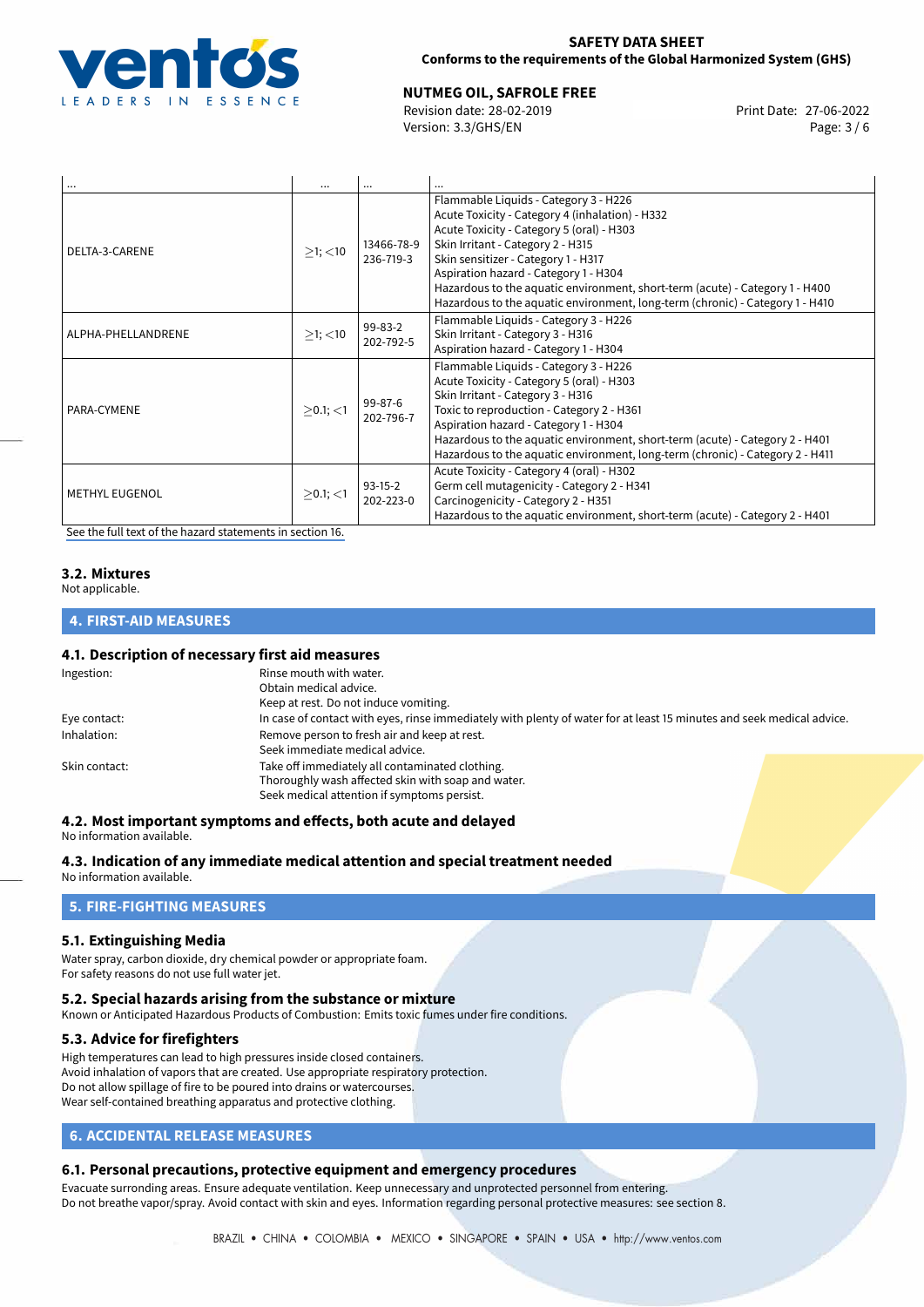

### **SAFETY DATA SHEET Conforms to the requirements of the Global Harmonized System (GHS)**

# **NUTMEG OIL, SAFROLE FREE**<br>
Revision date: 28-02-2019<br> **Print Date: 27-06-2022**

Revision date: 28-02-2019 Version: 3.3/GHS/EN Page: 4 / 6

## **6.2. Environmental precautions**

To avoid possible contamination of the environment, do not discharge into any drains, surface waters or groundwaters.

### **6.3. Methods and materials for containment and cleaning up**

Cover with an inert, inorganic, non-combustible absorbent material (e.g. dry-lime, sand, soda ash). Place in covered containers using non-sparking tools and transport outdoors. Avoid open flames or sources of ignition (e.g. pilot lights on gas hot water heater). Ventilate area and wash spill site after material pickup is complete.

#### **6.4. Reference to other sections**

Information regarding exposure controls, personal protection and disposal considerations can be found in sections 8 and 13.

## **7. HANDLING AND STORAGE**

### **7.1. Precautions for safe handling**

Do not store or handle this material near food or drinking water. Do not smoke. Avoid contact with the eyes, skin and clothing. Wear protective clothing and use glasses. Observe the rules of safety and hygiene at work. Keep in the original container or an alternative made from a compatible material.

#### **7.2. Conditions for safe storage, including any incompatibilities**

Store in tightly closed and preferably full containers in a cool, dry and ventilated area, protected from light. Keep away from sources of ignition (e.g. hot surfaces, sparks, flame and static discharges). Keep away from incompatible materials (see section 10).

## **7.3. Specific end use(s)**

No information available.

## **8. EXPOSURE CONTROLS AND PERSONAL PROTECTION**

### **8.1. Control parameters**

Components with occupational exposure limits: None known.

#### **8.2. Exposure controls**

Measures should be taken to prevent materials from being splashed into the body. Provide adequate ventilation, according to the conditions of use. Use a mechanical exhaust if required.

## **8.3. Individual protection measures, such as personal protective equipment**

| Eye/Face protection:             | Chemical safety goggles are recommended. Wash contaminated goggles before reuse.                                                            |  |
|----------------------------------|---------------------------------------------------------------------------------------------------------------------------------------------|--|
| Hand Protection:                 | Chemical-resistant gloves are recommended. Wash contaminated gloves before reuse.                                                           |  |
| Body protection:                 | Personal protective equipment for the body should be selected based on the task being performed and the risks<br>involved.                  |  |
| Respiratory Protection:          | In case of insufficient ventilation, use suitable respiratory equipment.                                                                    |  |
| Environmental exposure controls: | Emissions from ventilation or process equipment should be checked to ensure they comply with environmental<br>protection legislation.       |  |
|                                  | In some cases, filters or engineering modifications to the process equipment will be necessary to reduce emissions to<br>acceptable levels. |  |

## **9. PHYSICAL AND CHEMICAL PROPERTIES**

#### **9.1. Information on basic physical and chemical properties**

| Appearance:                         | Liguid               |
|-------------------------------------|----------------------|
| Colour:                             | Conforms to standard |
| Odour:                              | Conforms to standard |
| Odour theshold:                     | Not determined       |
| pH:                                 | Not determined       |
| Melting point/freezing point:       | Not determined       |
| Boling point/boiling range (°C):    | Not determined       |
| Flash point:                        | 40 $^{\circ}$ C      |
| Evaporation rate:                   | Not determined       |
| Flammability:                       | Not determined       |
| Lower flammability/Explosive limit: | Not determined       |
| Upper flammability/Explosive limit: | Not determined       |
| Vapour pressure:                    | Not determined       |
| Vapour Density:                     | Not determined       |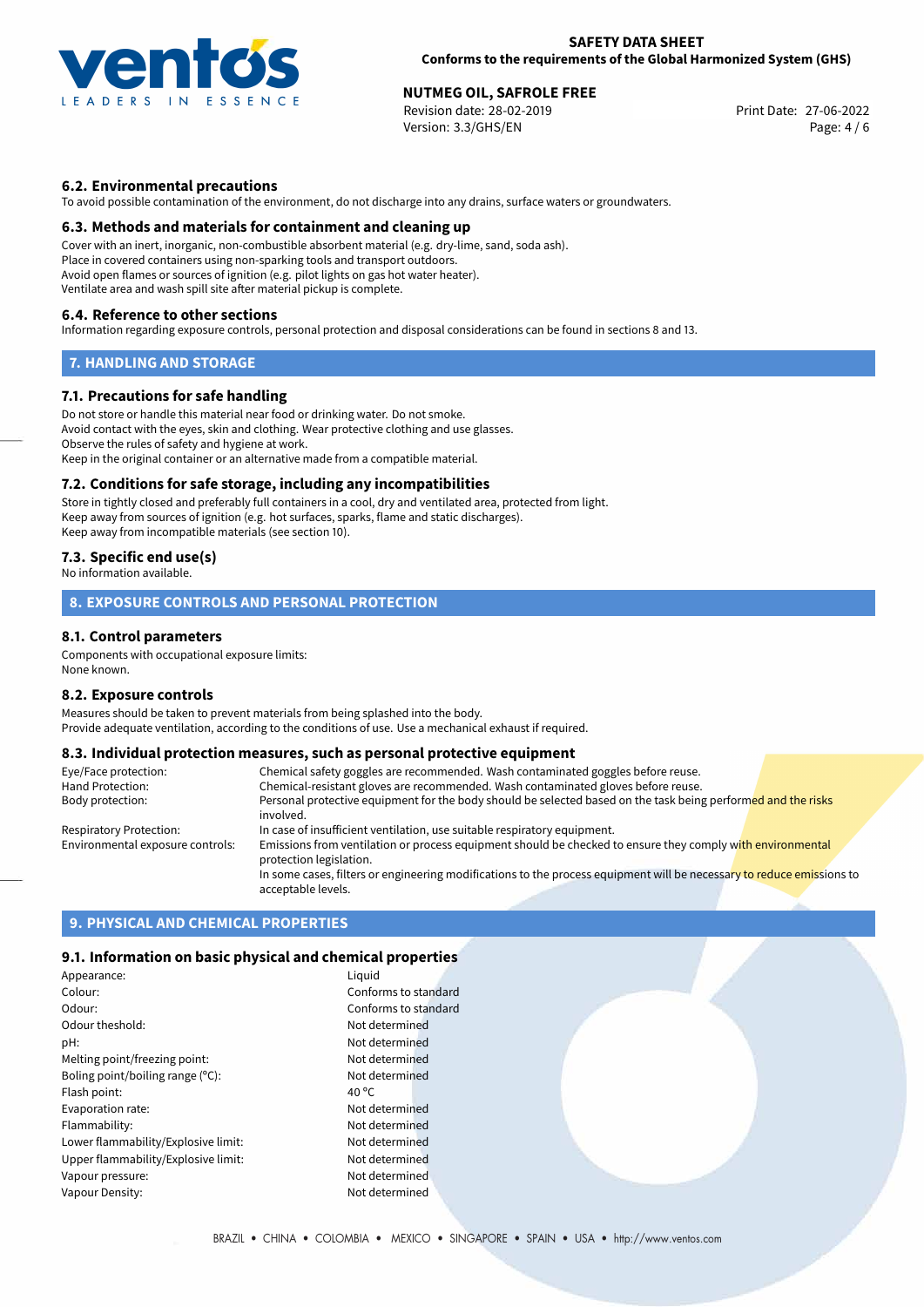

# **NUTMEG OIL, SAFROLE FREE**<br>27-06-2022 **Revision date: 28-02-2019**

Revision date: 28-02-2019 Version: 3.3/GHS/EN Page: 5 / 6

- Density: 0,87−0,89 g/mL (20°C)<br>Relative density: 0,87−0,89 (20°C) Relative density: 0,87−0,89 (20°C)<br>Water solubility: 0,87−0,89 (20°C) Solubility in other solvents: SOLUBLE IN ETHANOL Partition coefficient n-octanol/water: Not determined Auto-ignition temperature: Not determined Decomposition temperature: Not determined Viscosity, dynamic: Not determined Viscosity, kinematic: Not determined Explosive properties: Not determined Oxidising properties: Not determined
	- INSOLUBLE IN WATER

## **10. STABILITY AND REACTIVITY**

## **10.1. Reactivity**

No hazardous reactions if stored and handled as prescribed/indicated.

#### **10.2. Chemical stability**

The product is stable if stored and handled as prescribed/indicated.

#### **10.3. Possibility of hazardous reactions**

No hazardous reactions if stored and handled as prescribed/indicated.

### **10.4. Conditions to Avoid**

Conditions to Avoid: Excessive heat, flame or other ignition sources.

# **10.5. Incompatible materials**

Avoid contact with strong acids and bases and oxidizing agents.

#### **10.6. Hazardous decomposition products**

During combustion may form carbon monoxide and unidentified organic compounds.

# **11. TOXICOLOGICAL INFORMATION**

| Acute toxicity                           | May be harmful if swallowed.                                              |
|------------------------------------------|---------------------------------------------------------------------------|
| Skin corrosion/irritation                | Causes skin irritation.                                                   |
| Serious eye damage/irritation            | Based on the data available, the criteria for classification are not met. |
| <b>Respiratory or skin sensitisation</b> | May cause an allergic skin reaction.                                      |
| Germ cell mutagenicity                   | Based on the data available, the criteria for classification are not met. |
| Carcinogenicity                          | Based on the data available, the criteria for classification are not met. |
| Reproductive toxicity                    | Suspected of damaging fertility or the unborn child.                      |
| STOT-single exposure                     | Based on the data available, the criteria for classification are not met. |
| <b>STOT-repeated exposure</b>            | Based on the data available, the criteria for classification are not met. |
| <b>Aspiration hazard</b>                 | May be fatal if swallowed and enters airways.                             |

## **12. ECOLOGICAL INFORMATION**

## **12.1. Toxicity**

**Assessment:** Very toxic to aquatic life with long lasting effects. **Experimental/calculated data:** No information available.

## **12.2. Degradability**

Biodegradation : Readily biodegradable. The product has not been tested. The indication has been derived from the properties of its individual components.

## **12.3. Bioaccumulative potential**

No information available.

## **12.4. Soil mobility**

No information available.

## **12.5. Other adverse effects**

See also sections 6, 7, 13 and 15 Do not allow to get into waste water or waterways.